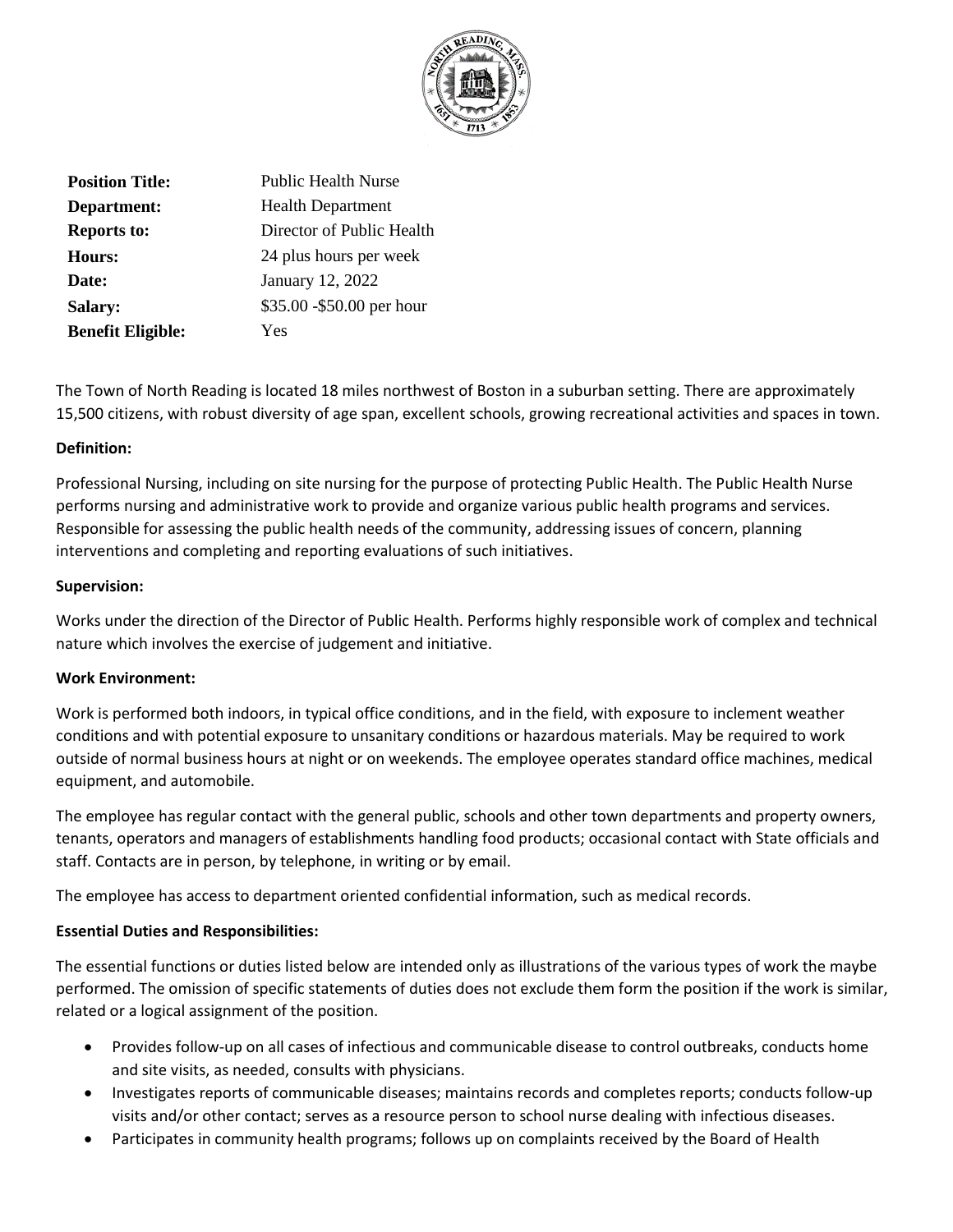

- Responds to emerging pathogen issues including the 46 diseases and health issues reportable to the Department of Public Health in the Commonwealth of Massachusetts.
- Plans and implements wellness clinics: influenza vaccinations, pneumonia vaccinations, blood pressure clinics and other as identified by a needs assessment. Is responsible for the documentation and maintenance of all records for wellness clinics in accordance with DPH guidelines and good nursing practices.
- Provides general information to callers on public health rules, regulations and procedures; performs a variety of general administrative tasks, including composing correspondence and assisting in program development.
- Orders, oversees storage and distribution of vaccines medical supplies and equipment. Also, documents temperature MDPH vaccination logs as required
- Oversees implementation of various state public health programs.
- Prepares all required reports of findings and recommendations, notifies the Director of any serious problems. Performs similar or related work as required, or as situation dictates.
- Collaborates with Human Services/Council on Aging and Veteran's Affairs to address ongoing and emergency medical needs of the elderly, at risk individuals and Veterans.
- Responsible for inspection of medical records for recreational camps for children.
- Organizes internship programs for the Health Department and oversees community interns, the assigned projects and provides an evaluation for the Department upon completion of the internship.
- Collaborates with the Director of Public Health regarding Public Health Emergency Preparedness plans, drills and exercises and may be required to attend local, regional or state meetings.
- Coordinates with the Director of Public Health regarding food-borne illness complaints and follow ups, providing individuals or group education for prevention, treatment and follow up.
- Collaborates with school nurses regularly regarding seasonal or episodic childhood illnesses or outbreaks. Responsible for identifying and presenting education and resources for the school nurses.
- Provides the community with seasonal and ongoing education through written articles for the Transcript, via NORCAM or by presentations in person to groups large and small.
- Performs other similar duties upon request.
- Ability to develop and present policy and educational information to targeted audiences.

# **Knowledge, Ability and Skill:**

Knowledge of public health nursing principles and practices. Knowledge of public health resources. Working knowledge of environmental and public health principles, practices, procedures and techniques.

Ability to enforce and interpret regulations to public firmly, tactfully and impartially. Ability to assess individual and group health needs and problems. Ability to communicate effectively in written and oral form. Ability to establish and maintain cooperative relationships with town officials, public health officials and the general public. Ability to work independently.

Skill in the use of various medical equipment. Excellent interpersonal skills. Technologically proficient: MS Word, PowerPoint, Excel, Outlook and MIIS system.

Working knowledge of infection control practices and immunology. Ability to interpret scientific data and provide appropriate summary and make recommendations.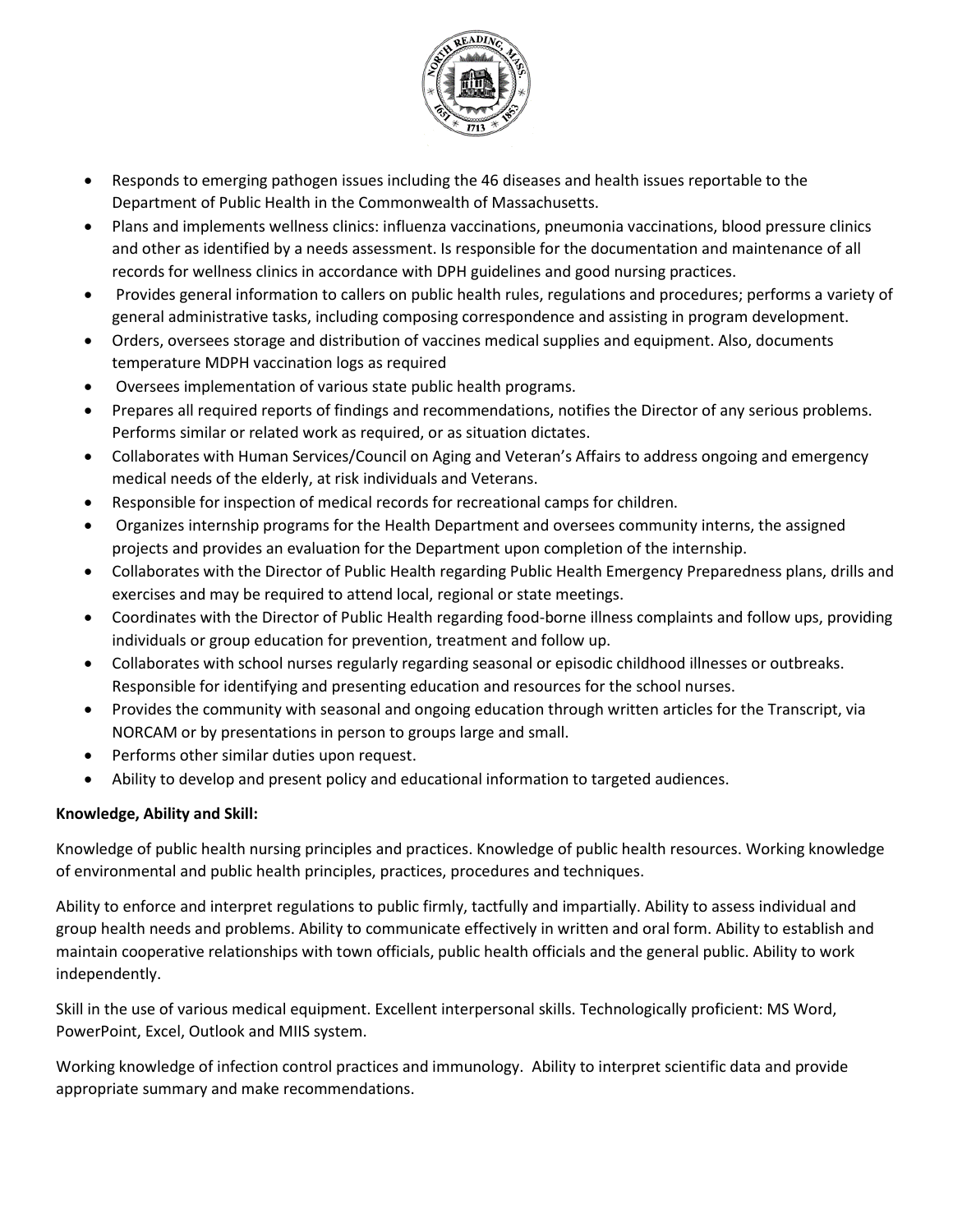

**Education:** Bachelor Degree in Nursing preferred.

**Required Certification**: Registration by the Commonwealth of Massachusetts as a Registered Nurse.

**Additional Certifications:** Ability to obtain certification in CPR/AED and MAVEN.

| <b>Physical Requirements</b>                             |                                   |                                                     |                                                             |
|----------------------------------------------------------|-----------------------------------|-----------------------------------------------------|-------------------------------------------------------------|
|                                                          |                                   |                                                     |                                                             |
| <b>PRIMARY</b>                                           |                                   | <b>COGNITIVE AND SESNORY</b><br><b>RQUIREMENTS:</b> |                                                             |
| LIFT up to 10 lbs:                                       | Occasionally required             | Talking:                                            | Necessary for<br>communicating<br>with others.              |
| LIFT 11-25 lbs.:                                         | Occasionally required             | Hearing:                                            | Necessary for<br>receiving<br>instructions and<br>queries.  |
| LIFT 26-50 lbs.:                                         | Not required.                     | Sight:                                              | Necessary to<br>perform<br>job effectively and<br>correctly |
| LIFT over 50 lbs.:                                       | Not required.                     | <b>Tasting &amp;</b><br>Smelling:                   | Not required.                                               |
| <b>CARRY up to 10 lbs.:</b>                              | Occasionally required.            |                                                     |                                                             |
| <b>CARRY 11 to 25 lbs.:</b>                              | Occasionally required.            |                                                     |                                                             |
| <b>CARRY 26 to 50 lbs.:</b>                              | Not required.                     |                                                     |                                                             |
| <b>CARRY over 50 lbs.:</b>                               | Not required.                     |                                                     |                                                             |
|                                                          |                                   |                                                     |                                                             |
| <b>REACH above shoulder</b><br>height:                   | Occasionally required.            | <b>Other Physical Considerations</b>                |                                                             |
| <b>REACH at shoulder height:</b>                         | Frequently required.              | Twisting:                                           | Occasionally<br>required                                    |
| <b>REACH below</b><br>should height:                     | Occasionally required.            | <b>Bending:</b>                                     | Occasionally<br>required                                    |
| <b>PUSH/PULL:</b>                                        | Occasionally required.            | Crawling:                                           | Not required.                                               |
|                                                          |                                   | Squatting:                                          | Occasionally<br>required                                    |
|                                                          |                                   | Kneeling:                                           | Rarely required                                             |
| DURING AN 8 HOUR DAY, EMPLOYEE IS<br><b>REQUIRED TO:</b> |                                   | Crouching:                                          | Rarely required                                             |
|                                                          |                                   | <b>Climbing:</b>                                    | Occasionally<br>required                                    |
| <b>Consecutive Hours</b>                                 |                                   | <b>Balancing:</b>                                   | Not required.                                               |
| Sit:                                                     | 12345678 - Varies<br><b>Daily</b> |                                                     |                                                             |